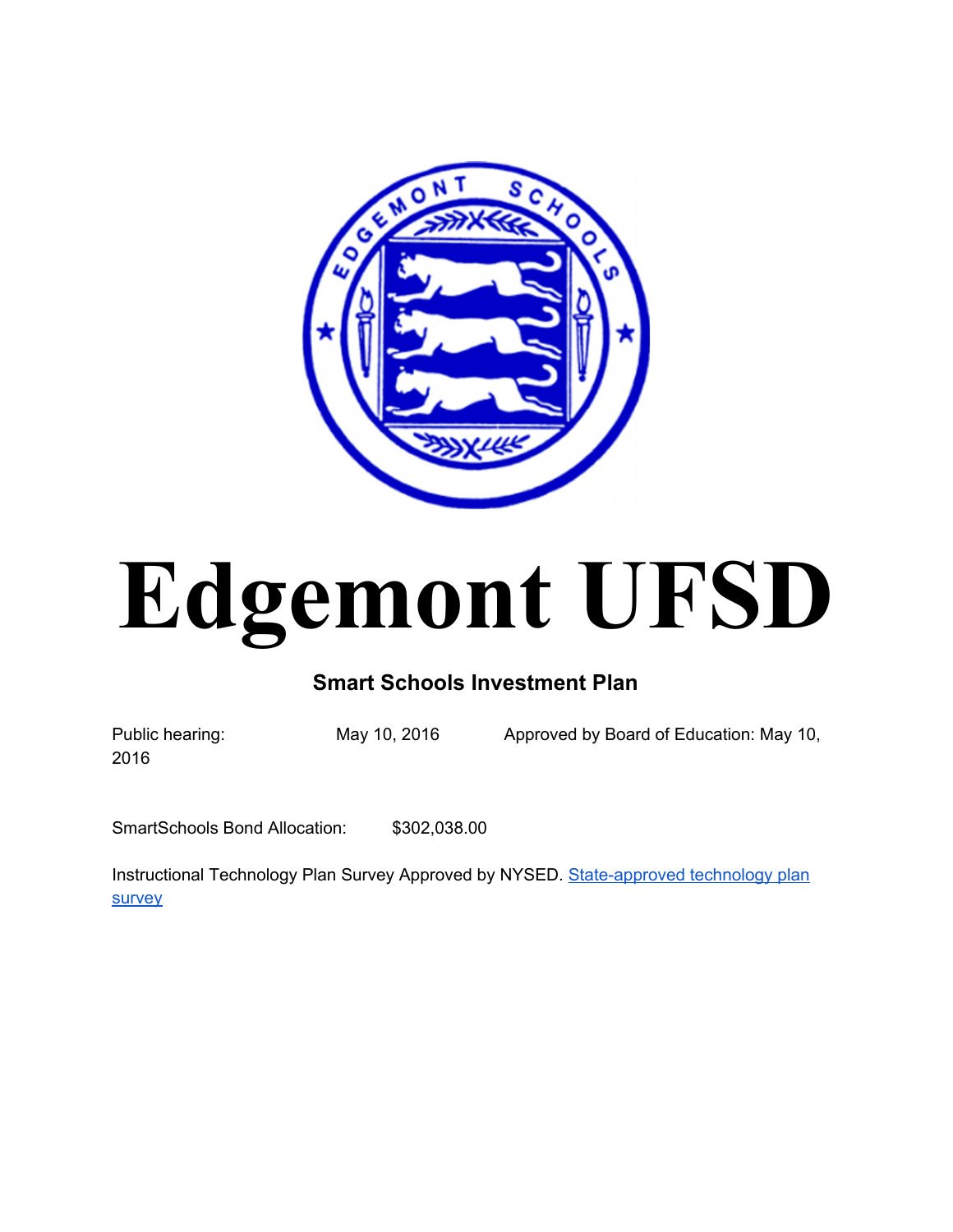#### **PLAN OVERVIEW**

This plan will benefit approximately 1,900 students and 300 staff working in all three school buildings. Its focus is two-fold: continuing to build a network infrastructure that will support fast, ubiquitous access to technology by many students and teachers at once and outfitting classrooms with sufficient devices (Chromebooks and interactive displays) to provide access to digital content whenever and wherever it is needed. Some of the funds will be used to replace legacy equipment and some to deploy new devices/infrastructure in order to extend access around the district.

#### **DEMONSTRATION OF NEED**

These projects directly support the district's technology action plan, which is one of the main focuses of the overall strategic plan developed in 2015. The action plan, in turn, was used to design the technology plan survey that was approved by the state education department last spring. Planning was informed by two years of administration of the BrightBytes Clarity technology assessment, which uses surveys of students, teachers, and parents to determine needs surrounding technology use to support learning in the district. The Clarity data were shared in meetings with teachers and in public Board of Education meetings. A primary challenge identified through the Clarity process is extending access to technology in the district so it is more readily available whenever and wherever it is needed. Our planned use of the Smart Schools Bond Act fund will directly address this need. All projects comprising this work are named in and supported by the district's strategic plan, technology action plan, and technology plan survey.

#### **TECHNOLOGY INFRASTRUCTURE PRECONDITIONS**

The Federal Communications Commission stipulates that school districts should provide 100mbps of bandwidth per 1000 students and achieving this level of connectivity is a precondition for receiving Smart Schools Bond funding. Currently, Edgemont does not meet this standard but during the summer of 2016 we plan to increase our internet bandwidth to 200mbps. Additionally, the Wide Area Network connections between the three buildings and the wireless network will be improved to support this level of throughput in all locations.

Edgemont currently has in place a fairly wired and wireless network that extends to all locations in all three buildings. Access to technology resources is available in the form of laptops/Chromebooks/iPads on rolling carts, desktop computers installed in each classroom, and computer labs (EHS only). A "tech support team" comprised of district personnel and two technicians from the Lower Hudson Regional Information Center is in place to maintain the infrastructure and respond to requests for assistance.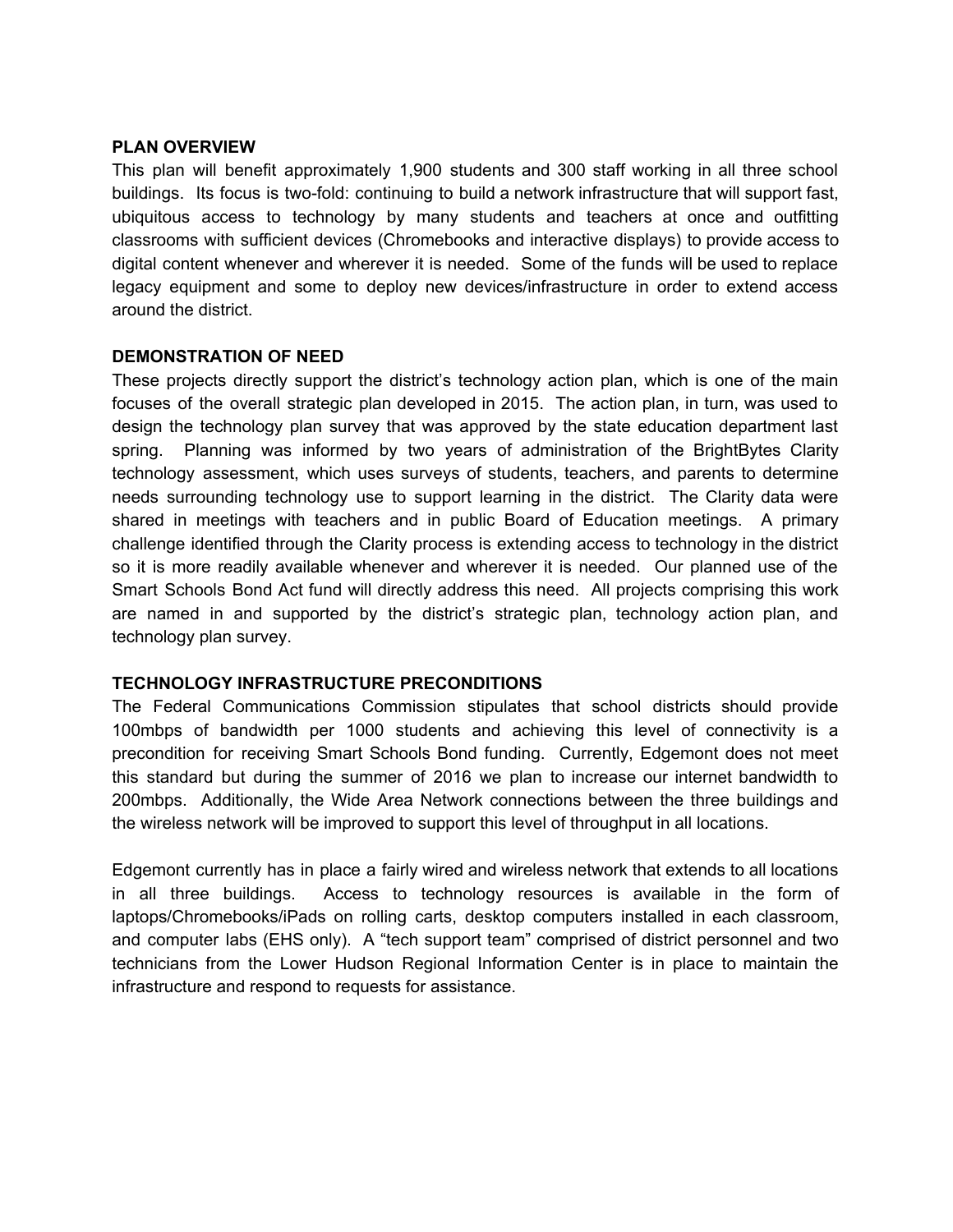#### **SMART SCHOOLS INVESTMENT PLAN GOALS**

The district's overall goals for the next three years, which are outlined in the state-approved technology plan survey, include:

- Increasing access to technology within the three schools by provisioning additional computers, with an eye towards eventual rollout of a one-to-one computing program in the middle grades  $(5-8)$
- Providing better technical and instructional support for the use of technology to enhance learning, including professional development
- Revising curriculum and instruction to prepare students for the technology-rich global economy of the 21st Century

## **PURCHASE PLAN & ALLOCATION OF FUNDS (USE TABLES AS PROVIDED BY NYSED)**

*Overview*

| Category                                     | <b>Sub-Allocations</b> |
|----------------------------------------------|------------------------|
| <b>School Connectivity</b>                   | \$79,922               |
| <b>Connectivity Projects for Communities</b> | \$0                    |
| <b>Classroom Technology</b>                  | \$222,116              |
| Pre-Kindergarten Classrooms                  | \$0                    |
| Replace Transportable Classrooms             | \$0                    |
| <b>High-Tech Security Features</b>           | \$0                    |
| Totals:                                      | \$302,038              |

#### *School Connectivity*

| Category                                      | <b>Sub-allocation</b> |
|-----------------------------------------------|-----------------------|
| <b>Network/Access Costs</b>                   | \$0                   |
| <b>Outside Plant Costs</b>                    | \$0                   |
| School Internal Connections and<br>Components | \$79,922              |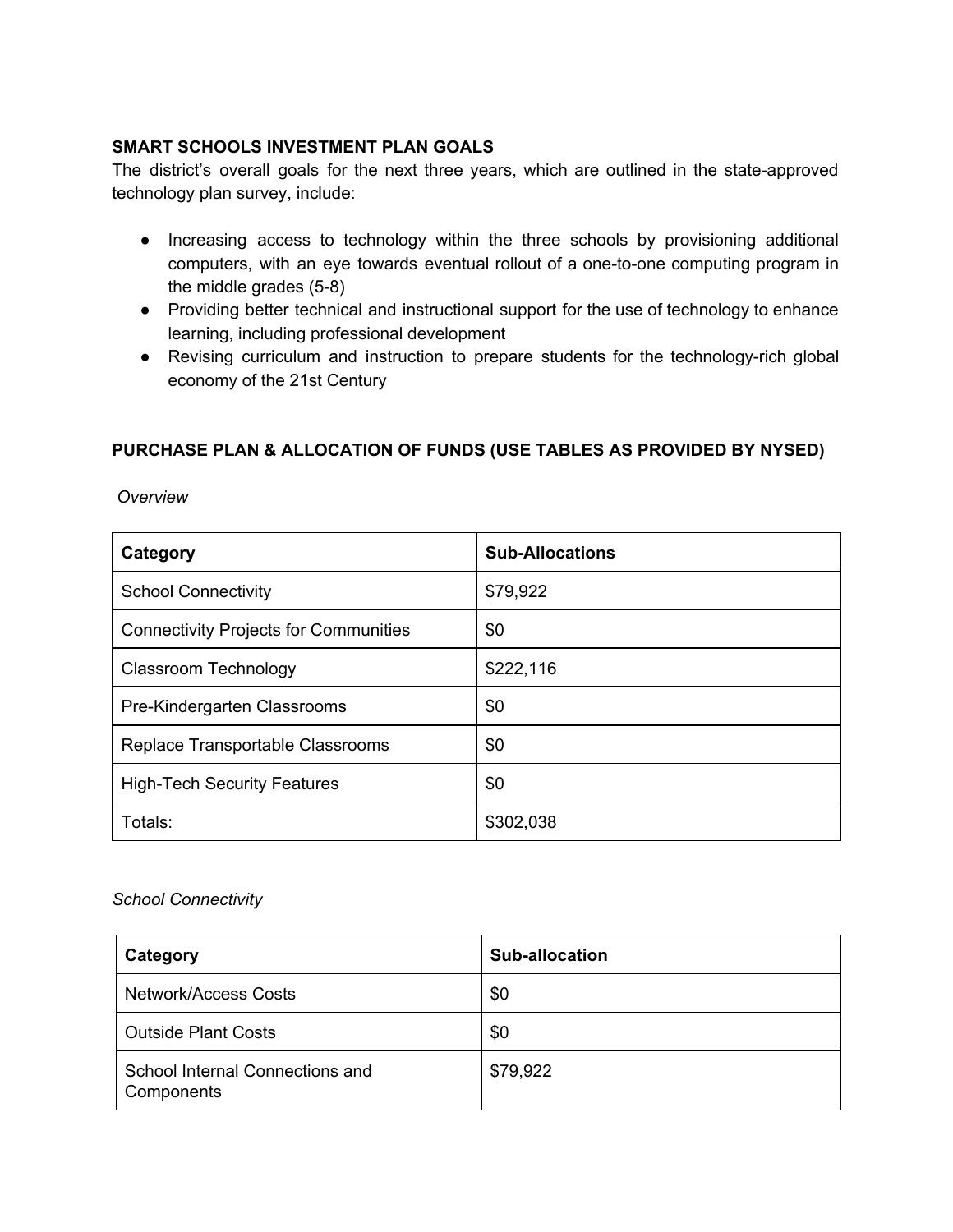| <b>Professional Services</b> | \$0      |
|------------------------------|----------|
| Testing                      | \$0      |
| <b>Other Upfront Costs</b>   | \$0      |
| <b>Other Costs</b>           | \$0      |
| Totals:                      | \$79,922 |

# *CLASSROOM TECHNOLOGY*

| Category                 | <b>Sub-allocation</b> |
|--------------------------|-----------------------|
| Interactive Whiteboards  | \$74,765              |
| Computer servers         | \$36,755              |
| <b>Desktop Computers</b> | \$25,155              |
| <b>Laptop Computers</b>  | \$85,441              |
| <b>Tablet Computers</b>  | \$0                   |
| <b>Other Costs</b>       | \$0                   |
| Totals:                  | \$222,116             |

## **PROFESSIONAL DEVELOPMENT**

The district will offer professional development through several programs:

- We will continue to participate in the Lower Hudson Regional Information Center's "Model Schools Core Plus" program to prepare teachers in grades 5-8 for an upcoming one-to-one computing rollout. In this program, a trainer from the LHRIC works over the course of a semester with a cohort of eight teachers to develop lessons based on their students' needs and interests. The theme has been and will continue to be using Google tools to support collaboration, creativity, and communication in the classroom. Over the next three years, we hope to put at least 48 Edgemont teachers through this program.
- Teachers in all grades will continue to be invited to attend the LHRIC's regular Model Schools courses. The course catalog includes a wide variety of topics, from use of the SmartBoard to iPads and use of Google tools to support instruction.